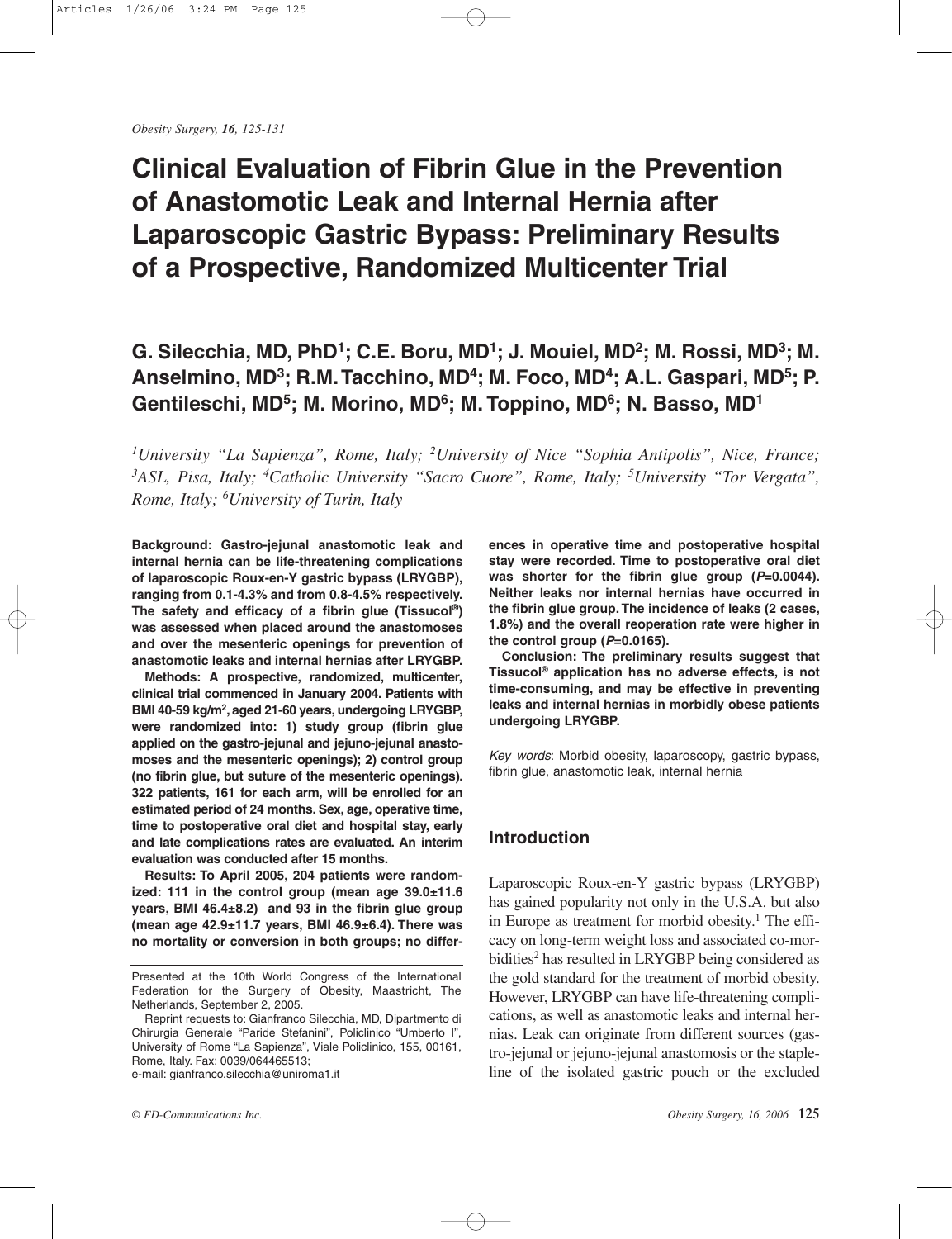#### Silecchia et al

stomach), but the most common site is the gastrojejunostomy.<sup>3</sup> The incidence of gastro-jejunal anastomotic leaks ranges from 0.1 to  $4.3\%$ ,<sup>3</sup> once the learning curve (estimated as  $75{\text -}100$  cases)<sup>4-6</sup> is over. The effects of this leak can be devastating, and require reoperation due to the failure of conservative treatment or due to the gravity of the leakage as well as prolonged hospitalization in the majority of the cases.<sup>7</sup>

A higher incidence of internal hernia after LRYGBP compared with the open series has been reported<sup>8,9</sup> due to less postoperative intra-abdominal adhesion formation, early mobilization and rapid discharge. Despite standardization of the laparoscopic technique, with closure of all potential mesenteric defects, the possibility of developing internal hernia and bowel obstruction still remains at any time in the postoperative course.

In order to prevent postoperative anastomotic leaks after LRYGBP, different intraoperative techniques have been designed (tension-free anastomosis, hemostasis at the suture-line, reinforcement of the suture-lines).<sup>3</sup> The application of a fibrin sealant on the anastomosis, staple-lines and mesenteric defects has been suggested<sup>7,10-14</sup> (Table 1) and successfully applied. In fact, previous, but non-randomized studies demonstrated the efficacy of the fibrin sealants in prevention of leak after gastric bypass.<sup>7,10,11</sup>

In this study, we sought to assess the safety and efficacy of a fibrin glue (Tissucol®, Baxter AG, Vienna) placed around the anastomoses and over the mesenteric openings, in the prevention of anastomotic leaks and internal hernias after LRYGBP. Fibrin glue is a hemostatic agent derived from human plasma. The agent is designed to reproduce the final steps of the physiological coagulation cascade, to form a stable fibrin clot.

#### **Materials**

## **Study Design**

A prospective, randomized, multicenter, clinical trial was designed to assess the safety and efficacy of the licensed fibrin glue (Tissucol<sup>®</sup>) in the prevention of gastro-jejunal and jejuno-jejunal anastomotic leaks and internal hernias after LRYGBP. An interim evaluation of the results was conducted after 15 months.

Six academic, specialized centers have been involved in this prospective, randomized study: 3 from Rome (Italy), 1 from Turin (Italy), 1 from Pisa (Italy), and 1 from Nice (France). All participating surgeons are beyong the learning curve.<sup>4-6</sup> It was planned to enroll, starting January 1st, 2004, 322 consecutive morbidly obese patients<sup>14</sup> undergoing LRYGBP, randomized in two treatment groups of 161 subjects each: Tissucol<sup>®</sup> group versus control group. Each center planned to enroll at least 46 patients in an estimated period of 24 months. The randomization is computer elaborated by the coordinating center (Center of Minimally Invasive Treatment of Morbid Obesity, Policlinico "Umberto I", Rome), and is sent by request the same day of surgery. Inclusion and exclusion criteria to the study are reported in Table 2. The following parameters were evaluated: operative time, time to postoperative oral diet, hospital stay, early and late complications. All data is prospectively recorded in a central database.

## Device Description, Dosage Regimen, Route of Administration

Tissucol<sup>®</sup> is composed by two distinct vials containing thrombin and calcium chloride (1st vial); fibrinogen, aprotinin, and factor XIII (2nd vial). Once

|                                  |      | <u>rapic 1. OSC OF HDHII SCARHEIE III DAHAH IV SAFACI V</u>   |                 |                                               |
|----------------------------------|------|---------------------------------------------------------------|-----------------|-----------------------------------------------|
| Author                           | Year | Fibrin glue                                                   | <b>Patients</b> | Type of study                                 |
| Liu et al <sup>10</sup>          | 2003 | Tisseel® (Baxter, Deerfield, IL, U.S.A)                       | 120             | prospective, non-randomized, controlled       |
| Sapala et al <sup>7</sup>        | 2004 | Tisseel <sup>®</sup>                                          | 738             | prospective, non-randomized, historic control |
| Nguyen et al <sup>11</sup>       | 2004 | Tisseel®                                                      | 66              | prospective, non-randomized, non-controlled   |
| Lee et al <sup>12</sup>          | 2004 | $\overline{\phantom{m}}$                                      | -               | review                                        |
| Papavramidis et al <sup>13</sup> | 2004 | Beriplast P (Aventis Behring,<br>King of Prussia, PA, U.S.A.) | 3               | retrospective                                 |
| Carbajo et al <sup>14</sup>      | 2005 | Tissucol® (Baxter, Vienna & U.S.A)                            | 124             | report, retrospective, non-controlled         |

#### Table 1 I lee of fibrin eaglant in hariatric surnery

126 Obesity Surgery, 16, 2006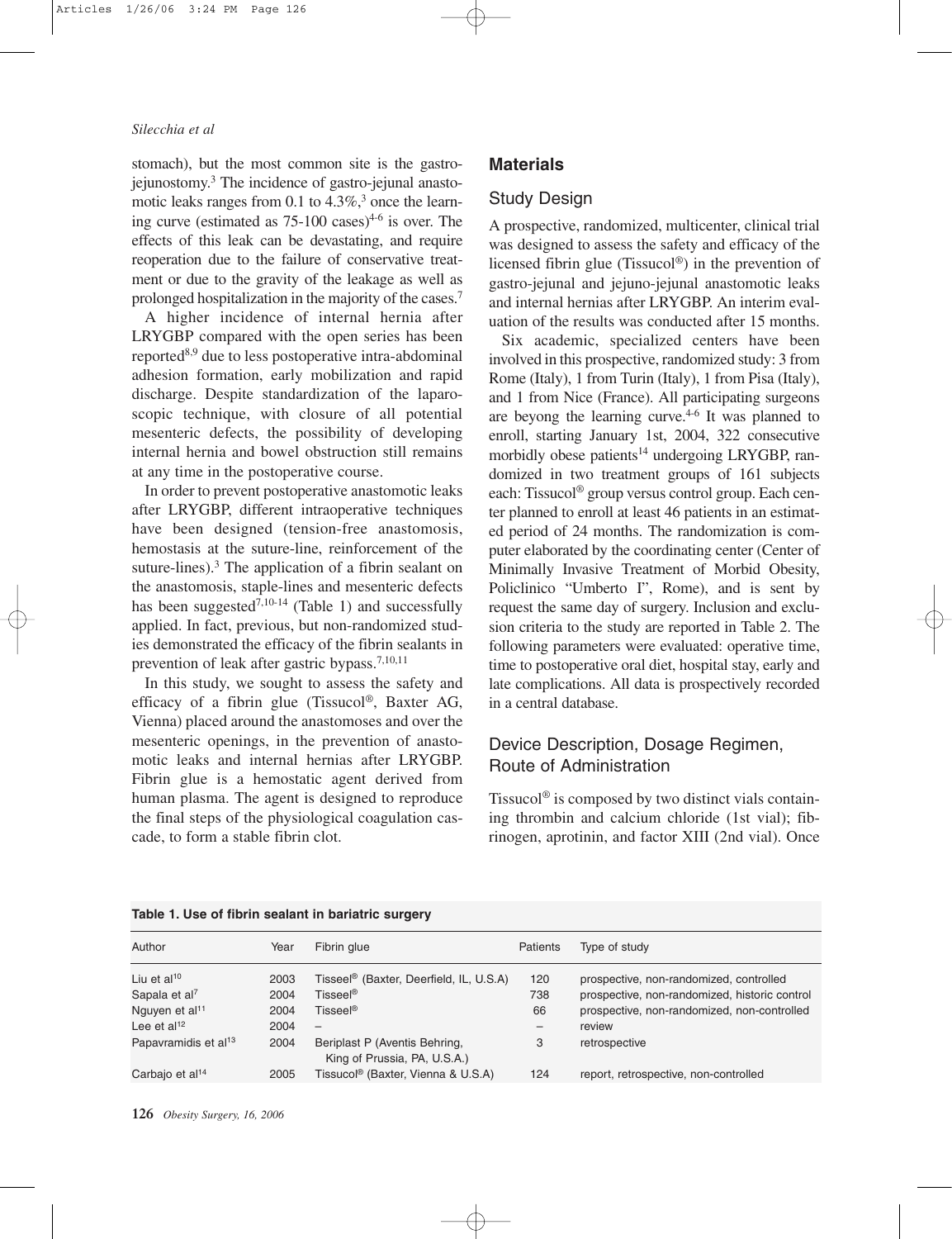Fibrin Glue to Prevent Anastomotic Leak and Internal Hernia

|                                                                                                  | Table 2. Inclusion and exclusion criteria to the study                                            |
|--------------------------------------------------------------------------------------------------|---------------------------------------------------------------------------------------------------|
| Inclusion criteria                                                                               | <b>Exclusion criteria</b>                                                                         |
| BMI 40-59 kg/m <sup>2</sup><br>Age 21-60 years<br>Surgical technique<br>Written informed consent | Previous bariatric surgery<br>Conversion to laparotomy<br>Concurrent procedures*<br>No compliance |
|                                                                                                  |                                                                                                   |

\*except cholecystectomy

formed, this clot halts blood and aids normal wound healing (Figure 1). The fibrin clot is then completely reabsorbed within days or weeks by the naturally occurring fibrinolytic enzymes. Tissucol<sup>®</sup> is provided in sterile, ready to use syringes containing 2 or 5 ml of product, individually packaged (Figure 2). The cost of Tissucol<sup>®</sup> is 142 euros (171\$) for the 2ml kit and 291 euros (352\$) for the 5-ml kit. Each syringe is supplied with a disposable cannula for laparoscopic use (length 35 cm, cost 62.5 euros, 75\$). A flexible laparoscopic cannula (length 40 cm, cost 21 euros, 25\$) is available.

## **Data Collection**

Participants filled in each patient's chart information on demographics, operative data (technique, time, conversion, methylene blue test, use of fibrin glue, time to oral diet initiation), postoperative GI



Figure 1. Tissucol® device, application cannula for laparoscopic use.



Figure 2. Tissucol® clot.

contrast study, length of postoperative hospital stay, early and late complications, and follow-up. Data collection and analysis were performed by the same coordinating center.

## **Surgical Technique**

All patients received antithrombotic prophylaxis (low-molecular-weight-heparin) combined with sequential compression devices. An isolated gastric pouch (20 cc) was created, followed by measurement and creation of the 50-cm biliopancreatic limb and 75-150 cm alimentary limb. The gastro-jejunal anastomosis was carried out in three different manners: circular-stapled using the 25-mm CEEA (U.S. Surgical Corporation, Norwalk, CT) with the stapler's anvil placed transorally (Gagner technique), linear-stapled, or 2 layers hand-sewn continuous suture. All gastro-jejunal anastomoses were tested intraoperatively with methylene blue injection through the nasogastric tube. The jejuno-jejunostomy was a side-to-side stapled anastomosis (45x25) mm cartridge, 6 rows) with hand-sewn suture of the enterotomies. The closure of the mesenteric defects between the alimentary limb and the transverse colon and between the two limbs was carried out with non-absorbable sutures. Drainage was left in place, depending on surgeon choice.

Study group: Step 1 and 2 as in the control group and then closure of the mesenteric defects between the alimentary limb and the transverse colon and between the two limbs with Tissucol<sup>®</sup>. Fibrin glue was prepared with a 2-ml or 5-ml kit and applied intraoperatively with a laparoscopic double syringe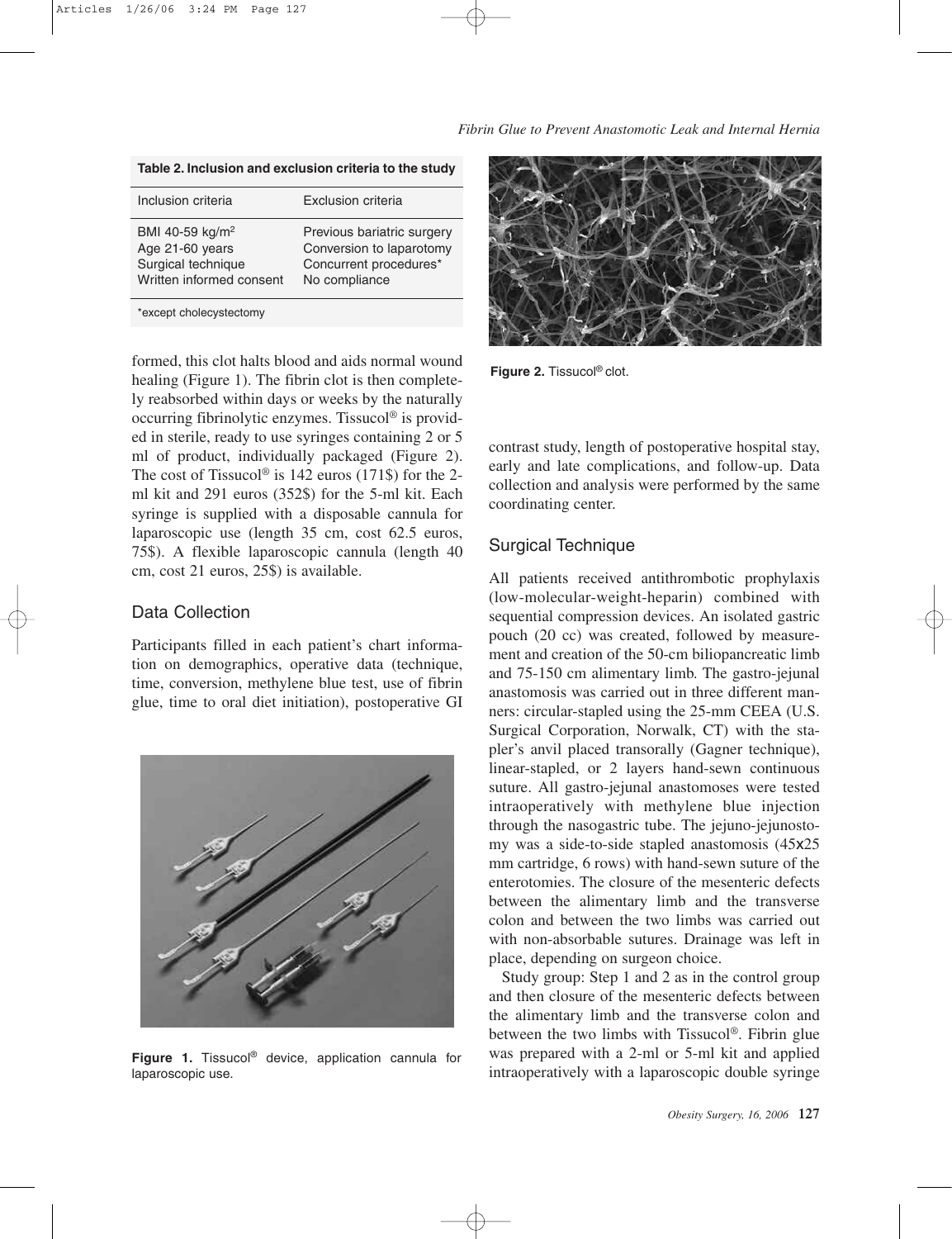#### Silecchia et al

dispensing unit provided in the kit. Furthermore, Tissucol® was applied to cover both anterior and posterior lines of the gastro-jejunal and jejuno-jejunal anastomoses. After application, fibrin sealant was allowed to polymerize for 1-3 minutes before releasing the left hepatic lobe from the retractor. The sealant was not applied over the staple-lines of the isolated gastric pouch or the excluded stomach. The surgical operation without application of Tissucol® (standard closure of the mesenteric defects) was considered as reference treatment. If gallstones were detected preoperatively, patients underwent cholecystectomy at the time of the LRYGBP.

## Postoperative Care

Postoperative contrast study (Gastrografin® swallow) was done in all patients (day 1-3). Liquid diet was initiated after the confirmed negative contrast study. Postoperative follow-up schedule consisted in 1st, 3rd and then every 6 months clinical and, when needed, instrumental studies for 3 years. Studies were done in the outpatient department.

#### Primary End-points of the Study

Recorded were: 1) the incidence of the early complication-free patients at follow-up evaluation, defined as clinical and sub-clinical absence of leaks originating from the gastro-jejunal anastomosis, as ascertained by Gastrografin® swallow on the 1st-3rd postoperative day; 2) occurrence of late complications such as small bowel obstruction due to herniation; 3) presence of adverse effects due to fibrin glue application.

## **Secondary End-points**

Recorded were: 1) time to postoperative oral diet; 2) length of the hospital stay; 3) anastomotic stenosis; 4) treatment of other complications; and 5) excess weight loss.

### **Statistical Analysis**

A sample size of 161 subjects per study arm, without drop-outs, was required in order to have a statistical power of 80% ( $P=.05$ ), to detect a decrease in rate of LRYGBP complications from 5% to 2%. The primary variable for the effectiveness comparison is the

incidence of complication-free subjects. The comparison of the two study arms was based on the Chisquare test for homogeneity (or Fisher's exact test where the cell frequencies were small). An interim evaluation after at least 12 months was planned.

## **Results**

A total of 220 patients have been randomized 15 months after the initiation of the study. Sixteen cases were eliminated because they did not meet the inclusion criteria (Table 2). Thus, 204 patients were included in the study: 111 in the control group (mean age  $39.0 \pm 11.6$  years, mean BMI 46.4 $\pm$ 8.2) and 93 in the fibrin glue group (mean age  $42.9 \pm 11.7$ , mean BMI 46.9±6.4). Patients' characteristics are reported in Table 3. Mortality and conversion were nil in both groups. The 2 groups were homogeneous for sex and BMI distribution, and no differences for operative time, hospital stay and excess weight loss at 6 and 12 months were recorded. Differences between surgical techniques used in different centers are reported in Table 4. With the use of fibrin sealant, there was no statistically significant increase in operative time, nor any local (anastomosis or mesenteric openings) or general adverse effects (no adhesions, nor infection due to its components). Time to postoperative oral diet was shorter in the fibrin glue group  $(P=0.0044)$ . BMI at 6 and 12 months for both groups is shown in Table 3, with no difference between them. The 2-ml kit was used in 26 patients  $(27.9\%)$ , the 5-ml kit in 36 patients (38.7%), while in 31 patients  $(33.3\%)$  2 kits of 2 ml were used.

Neither anastomotic leak, nor internal hernia was recorded in the fibrin glue group. Of the 111

| Characteristics                                                                                                             | Tissucol <sup>®</sup><br>$n = 93$                                                                         | Control<br>$n = 111$                                                                                         | P                                                        |
|-----------------------------------------------------------------------------------------------------------------------------|-----------------------------------------------------------------------------------------------------------|--------------------------------------------------------------------------------------------------------------|----------------------------------------------------------|
| Age (years)<br>Females/males<br>BMI $(kg/m2)$<br>BMI at 6 months<br>BMI at 12 months<br>Operative time<br>Time to oral diet | $42.9 \pm 11.7$<br>73/20<br>$46.9 + 6.4$<br>$38 \pm 6.5$<br>$29.7 + 4.7$<br>$146 \pm 41$<br>$3.1 \pm 1.8$ | $39.0 + 11.6$<br>92/19<br>$46.41 \pm 8.2$<br>$36.8 \pm 5.9$<br>$30.4 + 5.2$<br>$135.6 \pm 42$<br>$3.9 + 1.6$ | 0.0201<br>n.s.<br>n.s.<br>n.s.<br>n.S.<br>n.s.<br>0.0044 |
| Hospital stay                                                                                                               | $7.0 + 1.6$                                                                                               | $7.0 + 1.8$                                                                                                  | n.s.                                                     |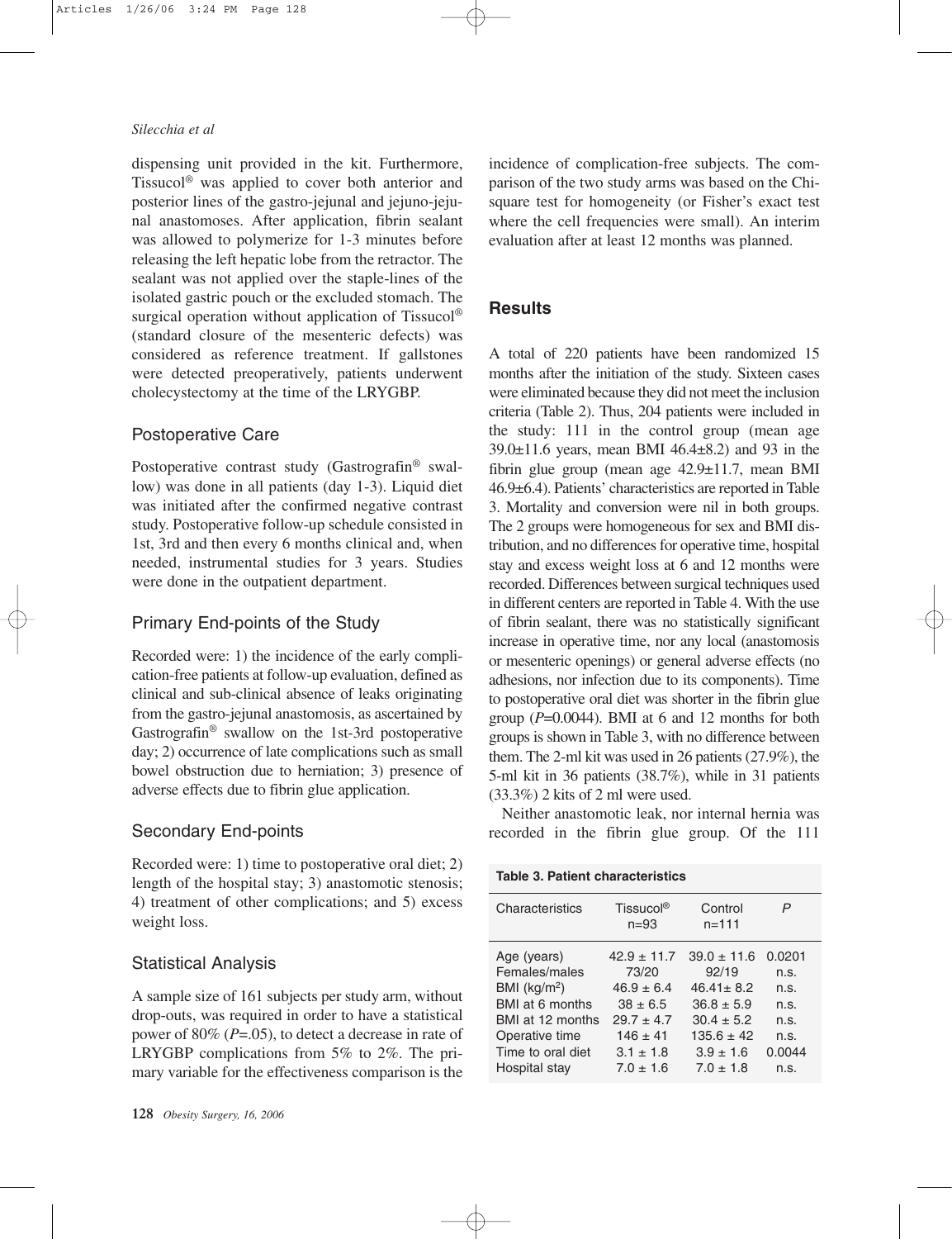| Surgical technique                                          | Tissucol <sup>®</sup> | Control  |  |
|-------------------------------------------------------------|-----------------------|----------|--|
| Gastro-jejunal circular-stapled<br>anastomosis              | 21                    | 41       |  |
| Gastro-jejunal linear-stapled<br>anastomosis                | 33                    | 31       |  |
| Gastro-jejunal manual<br>anastomosis                        | 39                    | 39       |  |
| Antecolic, antegastric limb<br>Antecolic, retrogastric limb | 87<br>6               | 96<br>15 |  |

patients in the control group, 2 presented gastrojejunostomy leak and underwent reoperation. A third leak occurred in the control group from the excluded stomach. In Patient 1 (male, 25-years-old, BMI 40.1 kg/m<sup>2</sup>), the 3rd postoperative day contrast study showed leakage from the gastro-jejunal anastomosis, with concomitant bleeding from the anastomotic staple-line that required laparotomy. The defect was repaired with hand-sewn stitches and hemostasis, with no further complications.

Patient 2 (female, 36-years-old, BMI 46 kg/m<sup>2</sup>) was discharged after an uneventful LRYGBP and postoperative course. She presented to the emergency room on the 14th postoperative day complaining fever and abdominal pain. At laparotomy (15th postoperative day) leak from the gastro-jejunal anastomosis was identified, and the isolated gastric pouch was resected and a new end-to-side handsewn esophago-jejunal anastomosis was created with a Roux-en-Y limb. Even this new anastomosis was complicated by fistula, conservatively treated with full recovery. Two months after reoperation, an anastomotic stricture was diagnosed, and was successfully treated with 3 endoscopic dilations.

Patient 3 (male, 40-years-old, BMI 56.8 kg/m<sup>2</sup>), with a negative 5th day contrast study, developed a fistula from the excluded stomach that required laparotomy for suture of the staple-line. The excluded stomach leakage was not considered a primary end-point.

Further specific complications recorded in both groups are reported in Table 5. One intraoperative complication was recorded in one patient (control group) due to trapping the nasogastric tube in the staple-line. Intraoperative bleeding required hemostasis, with no need for conversion, but the postoperative course was complicated by bleeding from the stapleline and pulmonary emboli that required admission to the intensive care unit. One bowel obstruction at the level of the jejuno-jejunal anastomosis was recorded in the control group, and was followed by a laparoscopic reoperation on the 7th postoperative day. Causes of reoperation are reported in Table 6. Overall reoperation rate was higher in the control group  $(P=0.0165)$ .

Long-term complications included gastro-jejunal anastomotic stenosis  $(2.2\%$  in the fibrin glue group vs 4.5% in the control group). The mean time to diagnose a gastro-jejunal anastomotic stenosis was 30 days in the fibrin glue group and 51 days in the control group. One gastric pouch-excluded stomach fistula was radiologically diagnosed in the 5th postoperative month in the fibrin glue group. A reoperation is planned.

## **Discussion**

In this study, we showed the preliminary results of the first prospective, randomized, multicenter, clinical trial designed to assess the safety and efficacy of a fibrin glue used around the anastomoses and over the mesenteric openings for the prevention of anastomotic leaks and internal hernias in morbidly obese patients undergoing LRYGBP.

Anastomotic leak is the second cause of death (after pulmonary embolus) as a complication of LRYGBP. Internal hernia after LRYGBP determines reoperation in almost all cases.<sup>8,9</sup> In the present study, the rate of these 2 complications in a group of patients undergoing LRYGBP is compared with a group of patients in which the gastro-jejunal and

Table 5. Major complications registered in patients undergoing LRYGBP (excepted those studied)

| <b>Early complications</b><br>( <sub>30</sub> days) | Tissucol <sup>®</sup><br>n=93 | Control<br>$n = 111$ |
|-----------------------------------------------------|-------------------------------|----------------------|
| Pulmonary emboli                                    |                               |                      |
| Gastro-jejunal anastomotic bleeding                 | 4                             | 5                    |
| <b>Extraluminal bleeding</b>                        |                               |                      |
| Bowel obstruction (kinking limb)                    |                               |                      |
| Jejunal microperforations                           |                               |                      |
| Pleural effusion                                    |                               | З                    |
| Long-term complications                             |                               |                      |
| Gastro-jejunostomy stenosis                         | 2                             | 5                    |
| Gastro-jejunostomy ulcer                            |                               |                      |
| Gastro-gastric fistula                              |                               |                      |

Obesity Surgery, 16, 2006 129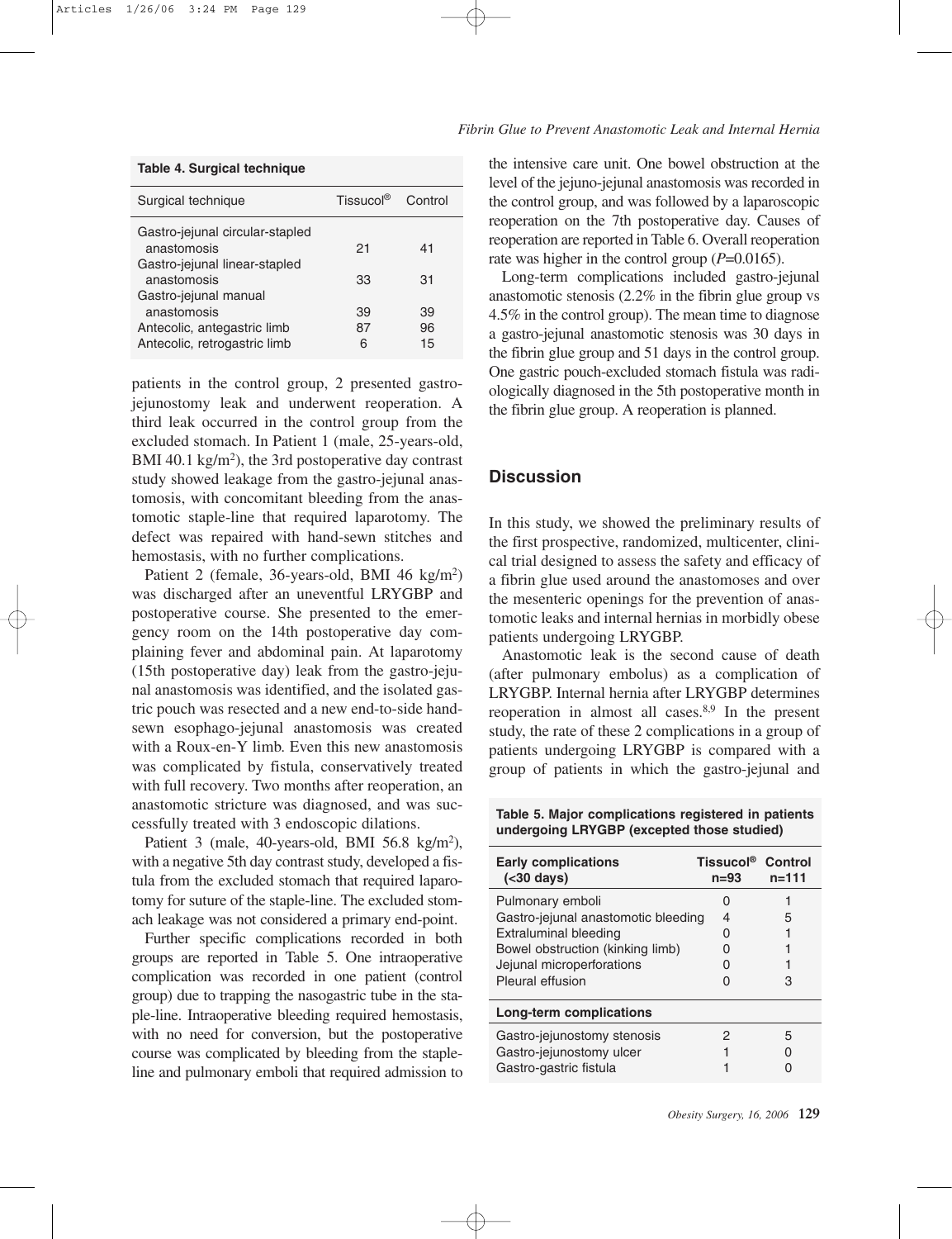#### Silecchia et al

Table 6. Causes of reoperation registered in patients undergoing LRYGBP

| Reoperation for           | Tissucol <sup>®</sup> | Control | P      |
|---------------------------|-----------------------|---------|--------|
| Gastro-jejunal            |                       |         |        |
| anastomotic leak          |                       | 2       | n.s.   |
| Gastric remnant leakage   |                       |         | n.S.   |
| Gastro-jejunal            |                       |         |        |
| anastomotic bleeding      |                       | З       | n.S.   |
| <b>Bowel obstruction</b>  |                       |         |        |
| (no internal hernia)      | 0                     |         | n.S.   |
| Jejunal microperforations |                       |         | n.S.   |
| Total                     |                       |         | 0.0165 |

jejuno-jejunal anastomosis was protected with a layer of fibrin glue and the mesenteric defects were closed with the same glue. The interim analysis of the preliminary results (15 months) recorded two gastro-jejunal anastomotic leaks in the control group, while no leak occurred in the Tissucol<sup>®</sup> group. Both leaks (1.8% from 111 patients) required laparotomy for repair of the anastomotic defect, with prolonged hospital stay (13 days vs mean 7 days). In one case, it was necessary to create a new esophagojejunal anastomosis, after complete resection of the gastric pouch, which was complicated by stricture 2 months postoperatively that required three endoscopic dilatation sessions. At the moment of the interim analysis, neither jejuno-jejunal anastomotic leak nor internal hernia has been recorded in both groups (204 patients). Leak from the jejuno-jejunal anastomosis is very rare, although described.<sup>11</sup> Internal hernia has a much higher frequency, up to 4.5%.<sup>9</sup> No internal hernia occurred, demonstrating the sealant properties of Tissucol<sup>®</sup>. The overall rate of reoperation in the control group (for leak, bleeding and bowel obstruction) was statistically higher than in the study group (no reoperation).

In addition to the intraoperative surgical techniques, the use of new products to avoid postoperative complications after LRYGBP has been reported. Staple-line hemorrhage and anastomotic leaks were reduced after reinforcement of the gastric staple-line with nonabsorbable bovine pericardial strips (Peri-Strips Dry®, Synovis, St. Paul, USA).<sup>15,16</sup> Seamguard<sup>®</sup> bioabsorbable material (Gore, Flagstaff, USA) used as staple-line reinforcement in gastric resections has also been shown to potentially prevent hemorrhage and leakage.<sup>17</sup> Another proposed technique is the application of fibrin sealants. Fibrin sealants have been used in various surgical interventions, such as biliary tract,<sup>18</sup> hernia repair and skin grafts,<sup>19,20</sup> repair of perforated peptic ulcer,<sup>21</sup> as well in urologic, cardiovascular and thoracic surgery.<sup>22-24</sup> Besides the certified hemostatic and wound healing capacities, Tissucol® has the property of a fibrin sealant and a decrease in the incidence of leak after LRYGBP has been also reported.<sup>11</sup> Additionally, fibrin glue has been used as endoscopic treatment for postoperative anastomotic leaks.<sup>25</sup> The use of fibrin glue has been recommended in high-risk patients, such as the super-obese (BMI  $>50 \text{ kg/m}^2$ ), diabetics, males, patients on low-dose steroids, patients with obstructive sleep apnea syndrome (OSAS), and revisional bariatric surgery. The initiation of a laparoscopic gastric bypass experience has been suggested as an additional indication for the use of glue. $^{10}$  Also, where methylene blue or air tests have been positive or in the presence of ischemia or tension at the gastrojejunal anastomosis, the use of a fibrin sealant to prevent postoperative leaks has been advocated.<sup>11</sup> The cost-effectiveness of the use of a fibrin sealant in 99 non-complicated patients undergoing gastric bypass resulted in less cost than a single leak complication with reoperation and intensive care unit treatment.<sup>3,11</sup>

Our preliminary results suggest that Tissucol® may be an effective suture tool in the closure of the mesenteric defects to prevent internal hernia. The application of fibrin glue on the various gastro-jejunal anastomoses (hand-sewn, circular or linear stapled) appears to be useful in the prevention of anastomotic leaks. The intraoperative use of the fibrin glue did not prolong the overall operative time and seems not to interfere with the normal postoperative course (no stenosis, no infection).

## **References**

- 1. Buchwald H, Williams SE. Bariatric surgery worldwide 2003. Obes Surg 2004; 14: 1157-64.
- 2. Wittgrove AC, Clark GW. Laparoscopic gastric bypass, Roux-en-Y  $-500$  patients: technique and results, with 3-60 month follow-up. Obes Surg 2000; 10: 233-9.
- 3. Gonzalez R, Nelson LG, Scott F et al. Anastomotic leaks after laparoscopic gastric bypass. Obes Surg 2004, 14: 1299-337.